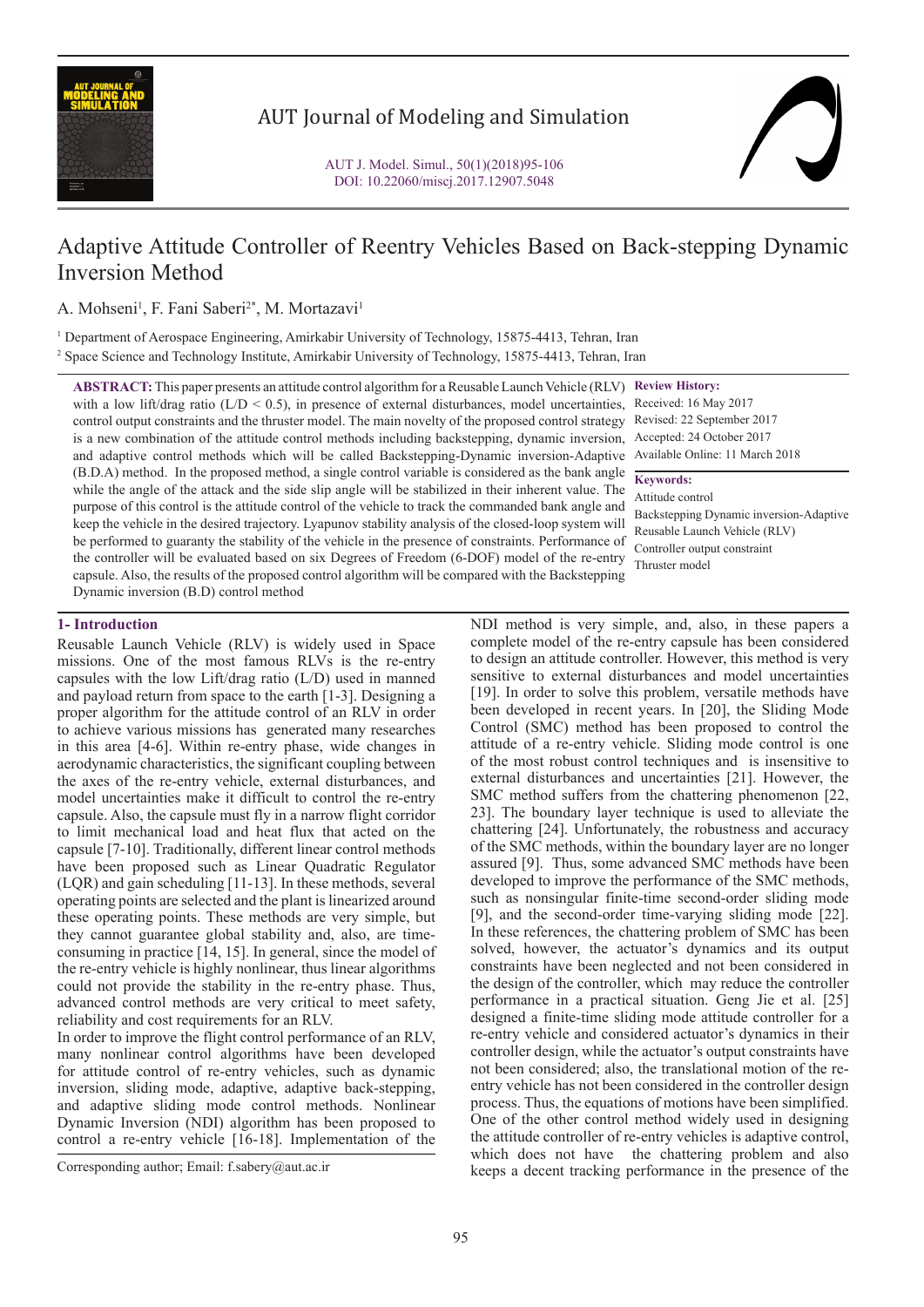uncertainties [26]. Bai et al. [26] and Shi et al. [27] developed adaptive control methods to control the attitude of the reentry vehicle. Although their designed controller had a proper performance against disturbances and model uncertainties, they had not considered the actuator's model and the actuator output constraints. An adaptive controller has been designed to control the attitude of RLV by considering the uncertainties and the actuator's output constraints [28]; however, the actuator's model has not been considered. To solve these problems, an adaptive control has been proposed to consider the actuator's model and its constraints [29]; however, the reentry vehicle's dynamical model has been simplified, and the translational motion has been considered decoupled from the rotational motion. In some recent studies, the combination of control methods has been proposed to provide more effective attitude controller such as adaptive back-stepping and adaptive sliding mode. In the references [10, 30, 31], adaptive backstepping methods have been developed to control the attitude of RLV. They have considered the external disturbances, model uncertainties, and output constraints, however, all of them have not considered the actuator's model in their calculations. Wang L et al. [32] used combination of adaptive and sliding mode control methods, and also Wang Z et al. [33] designed an adaptive, backstepping, sliding mode controller. Both of these methods have had proper performances against external disturbances and model uncertainties, but they have not considered the actuator model in the controller's design process, and also they have used the simplified model of the re-entry motion in order to design the control algorithm. Generally, the main advantage of the mentioned methods is their suitable performance against external disturbance and uncertainties; but designing the controller by using these methods for a re-entry capsule is very complex. Thus, for designing the re-entry capsule's attitude controller needs many simplifying assumptions into the model. In addition, due to the actuator's model and output constraints, complexity of the controller design will be increased. Thus, in the most of these control methods, the actuator's dynamics is neglected, that may reduce the controller performance in a practical situation.

In this paper, a novel attitude control algorithm, named B.D.A will be designed for a reusable capsule with a low lift/drag ratio, (L/D  $\approx$ 0.3). This algorithm included backstepping dynamic inversion and adaptive control methods which is used to control the attitude of the re-entry vehicle in the presence of external disturbances, uncertainties in the moment of inertia, the controller output constraints and the thruster model. In this method, the dynamic inversion algorithm will be designed to control the attitude angles by using the kinematic equations of the vehicle. Then, an adaptive mechanism will be designed to control the attitude angular rates by using dynamical equations. The main idea of the dynamic inversion method is to transform the dynamics of the nonlinear system into a linear one using the exact feedback of the system states or outputs. But, since dynamic inversion method is very sensitive to the model uncertainties, an adaptive algorithm will be designed by using the dynamical equations to control the attitude angular rates while it can keep a good tracking performance in the presence of the uncertainties [20]. A single control variable bank angle has been considered to control the attitude of the re-entry capsule while the angle of attack and side slip angle will be stabilized in their inherent value in order to provide the required L/D. The simulation results will show that the proposed B.D.A method is effective to control the attitude of the re-entry capsule in the presence of the model uncertainties and external disturbances.

#### **2- Re-entry capsule model**

In this section, 6-DOF motion equations of the RLV during reentry phase will be described, and the control-oriented model will be derived to design the control algorithm. Dynamical equations of the motion of a re-entry capsule can be separated into the translational and rotational equations. Translational motion's equations can be written as follows [34]:

$$
\dot{h} = V\sin\gamma \ , \ \dot{\mu} = \frac{V\cos\gamma \sin\chi}{\left(R_E + h\right)\cos\lambda} \ , \ \dot{\lambda} = \frac{V\cos\gamma \cos\chi}{\left(R_E + h\right)} \tag{1}
$$

$$
\dot{V} = -\frac{D\cos\beta}{m} + Y\sin\beta - g\sin\gamma + \Omega_E^2 \left(R_E + h\right)
$$

 $cosλ( sin \gamma cosλ - cos \gamma sin λ cos χ),$ 

$$
\dot{\gamma} = -\frac{D\sin\sigma\sin\beta - Y\sin\sigma\cos\beta + L\cos\sigma}{mV}
$$
  
\n
$$
-\left(\frac{g}{v} - \frac{V}{R_E + h}\right)\cos\gamma + 2\Omega_E\cos\lambda\sin\chi
$$
  
\n
$$
+\frac{\Omega_E^2 (R_E + h)}{V} \cos\lambda \left(\cos\gamma\cos\lambda + \sin\gamma\sin\lambda\cos\chi\right),
$$
  
\n
$$
\dot{\chi} = \frac{D\cos\sigma\sin\beta + Y\cos\sigma\cos\beta + L\sin\sigma}{mV\cos\gamma} + \frac{V}{R_E + h}.
$$
  
\n(2)

$$
\cos\gamma\sin\chi\tan\lambda - 2\Omega_E\left(\tan\gamma\cos\lambda\cos\chi - \sin\lambda\right) + \Omega_E^2\left(R_E + h\right)
$$

$$
\frac{\log E\left(\frac{R_E + n}{E}\right)}{V\cos\gamma}\sin\lambda\cos\lambda\sin\chi.
$$

Here, equation (1) describes the translational kinematic equations, and equation (2) describes the translational dynamic equations.  $h, \mu, \lambda, V, \gamma, \chi$  are altitude, longitude, latitude, velocity, flight path angle, and heading angle respectively.  $L, D, Y$  are lift, drag, and side slip force and  $R_{\kappa}, g, \Omega_{\kappa}$  are radius of the earth, gravity acceleration, and earth angular speed, respectively. Rotational motion's equations will be given as follows [35]:

$$
\dot{\sigma} = p\cos\alpha\cos\beta + q\sin\beta + r\sin\alpha\cos\beta -
$$
\n
$$
\dot{\alpha}\sin\beta + \dot{\gamma}\sin\gamma + \dot{\lambda}\sin\chi\cos\gamma
$$
\n
$$
-(\Omega_E + \dot{\mu})(\cos\lambda\cos\chi\cos\gamma + \sin\lambda\sin\gamma),
$$
\n
$$
\dot{\alpha} = \frac{1}{\cos\beta} \begin{pmatrix} -p\cos\alpha\sin\beta + q\cos\beta - \\ r\sin\alpha\sin\beta - \sin\alpha(\dot{\chi}\cos\gamma - \dot{\lambda}\sin\chi\sin\gamma \\ +(\Omega_E + \dot{\mu})(\cos\lambda\cos\chi\sin\gamma - \sin\lambda\cos\gamma) \end{pmatrix}
$$
\n
$$
-\cos\sigma(\dot{\gamma}-\dot{\lambda}\cos\chi - (\Omega_E + \dot{\mu})\cos\lambda\sin\chi),
$$
\n
$$
\dot{\beta} = p\sin\alpha - r\cos\alpha - \sin(\frac{\dot{\gamma}-\dot{\lambda}\cos\chi}{(\Omega_E + \dot{\mu})\cos\lambda\sin\chi} + \cos\sigma(\frac{\dot{\chi}\cos\gamma - \dot{\lambda}\sin\chi\sin\gamma}{(\Omega_E + \dot{\mu})(\cos\lambda\cos\chi\sin\gamma + \sin\lambda\cos\gamma)}),
$$
\n(3)

 $\big(\text{+}(\Omega_E \text{+} \dot{\mu})(cos\lambda cos\chi sin\gamma + sin\lambda cos\gamma)\big)$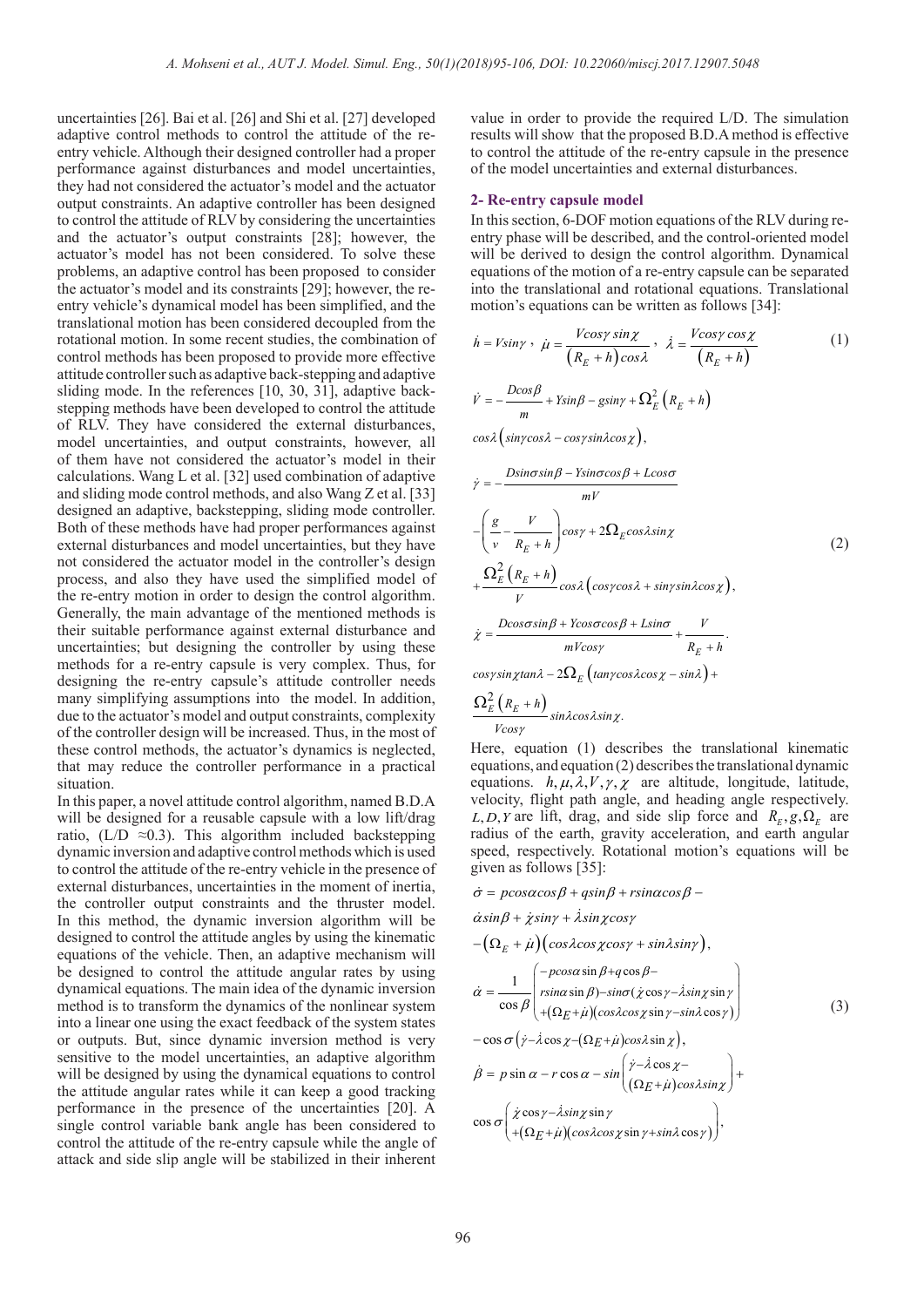$$
\vec{\omega} = -I^{-1} \vec{\omega} \vec{\omega} + I^{-1} \vec{M}.
$$
\n(4)

where equations (3) and (4) describe the rotational kinematic and the rotational dynamic equations of re-entry capsule, respectively. The parameters  $\alpha, \beta, \sigma, p, q, r$  are the angles of the attack, sideslip angle, bank angle, roll rate, pitch rate and yaw rate, respectively. Also  $I, M, \omega$  represent the moment of inertia, capsule momentum, and angular speed matrix in the body frame, respectively, and are defined by the following relations

$$
\overrightarrow{M} = \begin{bmatrix} m_x \\ m_y \\ m_z \end{bmatrix}, I = \begin{bmatrix} I_{xx} & I_{xy} & I_{xz} \\ I_{yx} & I_{yy} & I_{yz} \\ I_{zx} & I_{zy} & I_{zz} \end{bmatrix},
$$
\n
$$
\overrightarrow{\omega} = \begin{bmatrix} p \\ q \\ r \end{bmatrix}, \overrightarrow{\omega} \times = \begin{bmatrix} 0 & -r & q \\ r & 0 & -p \\ -q & p & 0 \end{bmatrix}.
$$
\n(5)

Equations (3) and (4) are the re-entry capsule motion's equations and will be used to design the controller algorithm.

#### **3- Thruster Model**

The general form of a linear thruster's model can be stated by equation (6) [36]:

$$
T\dot{u} + u = v \tag{6}
$$

where  $u$  is the vector of desired controller output,  $v$  is the vector of desired thruster input, and *T* is a diagonal square matrix with a positive time constant, hence  $T=T^7 > 0$  [36]. If *v* is equal to *u*, then the thruster is ideal and has no dynamics. However, thrusters have a dynamical model, which is usually presented by a transfer function, as follows:

$$
G_{actuator} = \frac{u}{v} = \frac{1}{Ts + 1}
$$
\n(7)

Equation (7) is a conventional thruster's model which will be used for the control mission.

#### **4- Backstepping Dynamic Inversion Adaptive Control (B.D.A)**

In this section, the backstepping dynamic inversion adaptive (B.D.A) schemes will be presented. These schemes present a new combination of the attitude control methods, namely, backstepping dynamic inversion and adaptive control methods (B.D.A). The block diagram of B.D.A controller scheme has been shown in Figure 1. According to Figure 1, dynamic inversion principles will be used to transform the nonlinear equation (3) into a linear one in the first control loop. These linear equations will be controlled by designing a conventional PI controller.

In the first control loop,  $\omega_c = [p_c \quad q_c \quad r_c]^T$  will be used to track the guidance command  $\Omega_c = [\sigma_c \quad \alpha_c \quad \beta_c]^T$ , and it is the output of the first control loop. Then,  $\omega_c = \begin{bmatrix} p_c & q_c & r_c \end{bmatrix}^T$ will be considered as the second control loop reference command. In the second control loop, the controller output u will be designed based on adaptive control method to track  $\omega_c$  in the presence of external disturbances, model uncertainties, controller's output constraint and thruster's model. The guidance command vector  $\Omega_c = [\sigma_c \quad \alpha_c \quad \beta_c]^T$ will be generated by using the guidance algorithm. In this paper, the Apollo capsule guidance algorithm has been used to generate the guidance commands.

#### 4- 1- B.D.A controller design

In this section, the proposed B.D.A control algorithm will be designed to control the re-entry capsule attitude in the presence of external disturbances, model uncertainties, controller's output constraint and thruster's model.

#### 4- 2- Dynamic inversion controller (first control loop)

Dynamic inversion controller will be designed to linearize equations (3). Thus, according to equations (3), we will have:



**Figure1: Control scheme block diagram**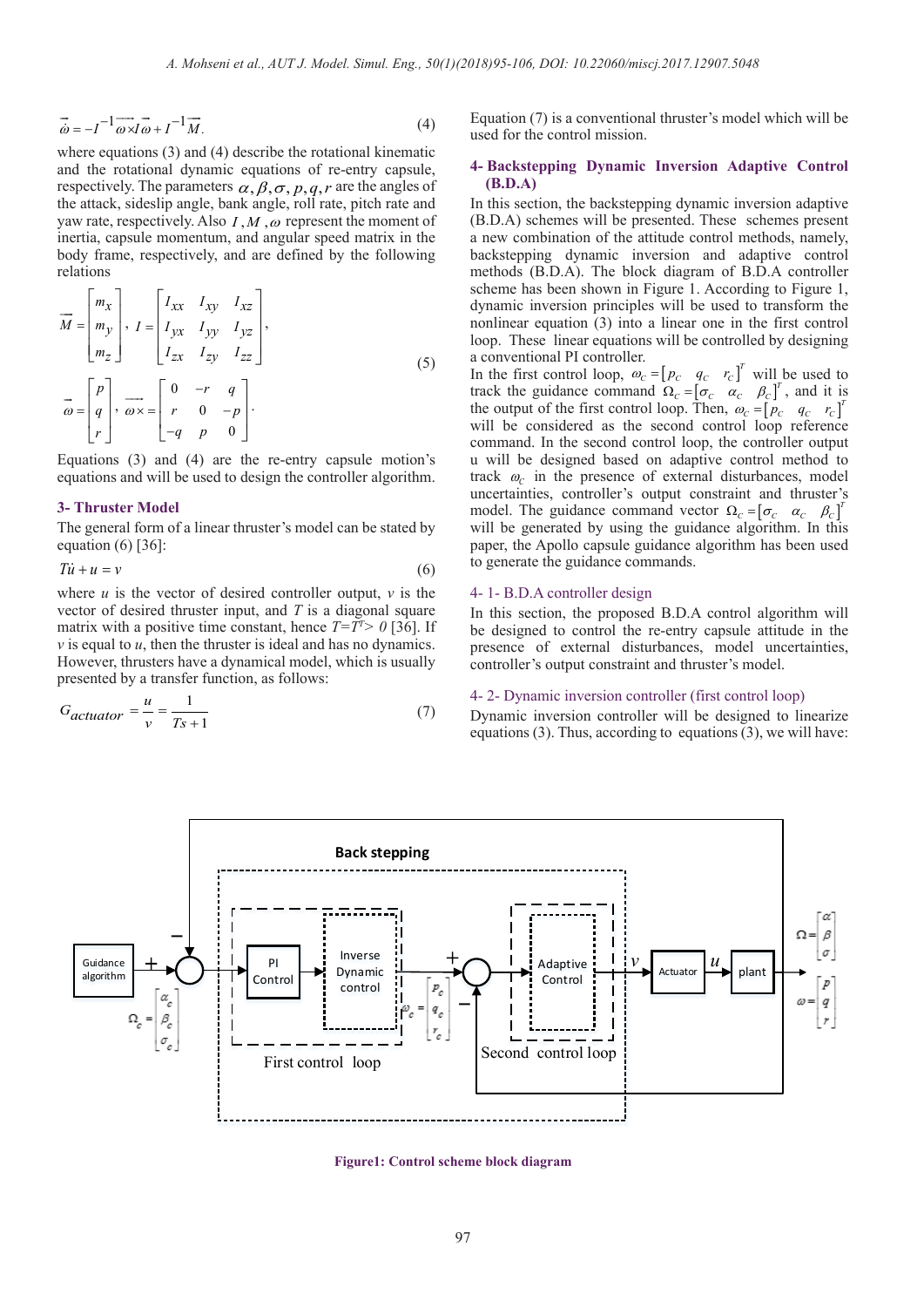$$
P_C = \frac{1}{\cos\alpha\cos\beta} \begin{pmatrix} \dot{\sigma} - g\sin\beta - r\sin\alpha\cos\beta \\ +\dot{\alpha}\sin\beta - \dot{\chi}\sin\gamma - \dot{\lambda}\sin\chi\cos\gamma \\ +(\Omega_E + \dot{\mu}) \\ (\cos\lambda\cos\chi\cos\gamma + \sin\lambda\sin\gamma) \end{pmatrix}.
$$
  
\n
$$
q_C = \frac{1}{\cos\beta} \begin{pmatrix} \cos\beta(\dot{\alpha} + \sin\sigma(\dot{\chi}\cos\gamma - \dot{\lambda}\sin\chi\sin\gamma) \\ +(\Omega_E + \dot{\mu})(\cos\lambda\cos\chi\sin\gamma - \sin\lambda\cos\gamma) \end{pmatrix} + \cos\sigma(\dot{\gamma} - \dot{\lambda}\cos\chi - (\Omega_E + \dot{\mu})\cos\lambda\sin\chi)).
$$
\n(8)

 $p\cos\alpha\sin\beta + r\sin\alpha\sin\beta$ )

$$
r_C = -\frac{1}{\cos \alpha} (\dot{\beta} - p \sin \alpha + \sin(\dot{\gamma} - \dot{\lambda} \cos \chi -
$$

$$
(\Omega_E + \dot{\mu}) \cos \lambda \sin \chi) - \cos \sigma (\dot{\chi} \cos \gamma - \dot{\lambda} \sin \chi \sin \gamma
$$

$$
+(\Omega_E + \dot{\mu}) (\cos \lambda \cos \chi \sin \gamma + \sin \lambda \cos \gamma)))
$$

where  $\dot{\Omega} = \begin{bmatrix} \dot{\alpha} & \dot{\beta} & \dot{\sigma} \end{bmatrix}^T$  is the input vector of the first control loop and can be computed by using equation (9) as follows:

$$
\dot{\Omega} = K_p(e) + K_I \int (e) dt,\tag{9}
$$

where *e* is the attitude angle tracking error and will be considered as follows:

$$
e = [\alpha_C - \alpha, \beta_C - \beta, \sigma_C - \sigma]^T.
$$
\n(10)

 $K_p$  and  $K_l$  are *PI* controller gains and will be defined, below:

$$
K_{P} = [K_{P1}, K_{P2}, K_{P3}]^{T},
$$
  
\n
$$
K_{I} = [K_{I1}, K_{I2}, K_{I3}]^{T}.
$$
\n(11)

 $\omega_c = [p_c \quad q_c \quad r_c]^T$  is the output vector of the first control loop and must be provided by the second control loop. In the next section, we will design the adaptive controller to control the attitude angular rate of the capsule.

#### 4- 3- Adaptive controller (second control loop)

In this section, an adaptive controller will be designed to control the attitude angular rate. Thus, equation (4) will be rewritten as follows:

$$
I\dot{\omega} = -\omega \times I\omega + u.\tag{12}
$$

By considering the external disturbances vector as  $d = [d_1 \quad d_2 \quad d_3]^T$  and model uncertainties in the moment of the inertia matrix as  $\Delta I$  and inserting them into equation (12), equation (12) can be written as follows:

$$
(I + \Delta I)\dot{\omega} = -\omega \times (I + \Delta I)\omega + u + d,\tag{13}
$$

$$
\dot{\omega} = -I^{-1}\omega \times I\omega + I^{-1}u + D,\tag{14}
$$

where:

$$
D = I^{-1}(d - \Delta I \dot{\omega} - \omega \times \Delta I \omega).
$$
 (15)

and u is the controller output vector as follows:

$$
u = \begin{bmatrix} M_x & M_y & M_z \end{bmatrix},\tag{16}
$$

where I and  $\omega \times$  were defined in equation (5).

By considering the angular rate error as equation (17),

$$
e = \omega - \omega_{com},\tag{17}
$$

we will have:

$$
\dot{e} = \dot{\omega} - \dot{\omega}_{com}.\tag{18}
$$

Now, the purpose is to design the controller output vector *u* by considering the controller output constraints. Based on the study in [10], we will consider the controller output

constraints as  $u = sat(u_0)$ . By inserting it into equation (14), we will have:

$$
\dot{\omega} = -I^{-1}\omega \times I\omega + I^{-1}sat(u_0) + D,\tag{19}
$$

where:

$$
sat(u_0) = \delta_{u0}u_0. \tag{20}
$$

 $sat(u_0) = [sat(u_{01}) \quad sat(u_{01}) \quad sat(u_{01})]^T$  and  $sat(u_{0i})$  have been defined below:

$$
sat(u_{0i}) = \begin{cases} u_{i\max} & u_{0i} \ge u_{i\max} \\ u_{0i} & -u_{i\max} < u_{0i} < u_{i\max} \\ -u_{i\max} & u_{0i} < -u_{i\max} \end{cases}
$$
(21)

According to equation (20), we have:

$$
sat(u_{0i}) = \delta_{u0i}u_{0i}.
$$
 (22)

and can be written as follows:

$$
\delta_{u0i} = \begin{cases}\n\frac{u_{i_{\text{max}}}}{u_{0i}} & u_{0i} \ge u_{i_{\text{max}}}\n\\
1 & -u_{i_{\text{max}}} < u_{0i} < u_{i_{\text{max}}}\n\\
-\frac{u_{i_{\text{max}}}}{u_{0i}} & u_{0i} < -u_{i_{\text{max}}}\n\end{cases} \tag{23}
$$

where  $0 < \delta_{u0i} < 1$ .

According to equations (19) and (20), we have:

$$
\dot{\omega} = -I^{-1}\omega \times I\omega + I^{-1}\delta_{u0}u_0 + D. \tag{24}
$$

Inserting equation (24) into the equation (18), we have:

$$
\dot{e} = -I^{-1}\omega \times I\omega + I^{-1}\delta_{u0}u_0 + D - \dot{\omega}_{com}.
$$
\n(25)

Assume that there is a positive  $\rho$  satisfying  $\|D - \dot{\omega}_d\| \leq \rho$ . Since  $\rho$  must be estimated online, the adaptation law is used to update  $\rho$ . Based on the study in [10], the controller output can be computed as follows:

$$
u_0 = -\left\|I\right\|^2 \lambda I^{-T} e - \frac{\hat{r}_{u0} \left(\left\|I^{-1} \omega \times I \omega\right\| + \hat{\rho} + \varepsilon) I e}{\left\|e\right\|}
$$
(26)

and adaptation law for  $\rho$  and  $\hat{r}_{u0}$  will be computed as follows [10]:

$$
\dot{\hat{\rho}} = \mu_{\rm i} \|e\| \tag{27}
$$

$$
\dot{\hat{r}}_{u_0} = \mu_2 (\|I^{-1}\omega \times I\omega\| + \hat{\rho}) \hat{r}_{u_0}^3 \|e\|
$$
\n(28)

where  $\lambda, \varepsilon, \mu_1, \mu_2, \hat{r}_{u0}(0), \hat{\rho}_{u0}(0) > 0$ .

To prove the stability of the designed adaptive control law in equation (26), the Lyapunov function will be chosen as follows [10]: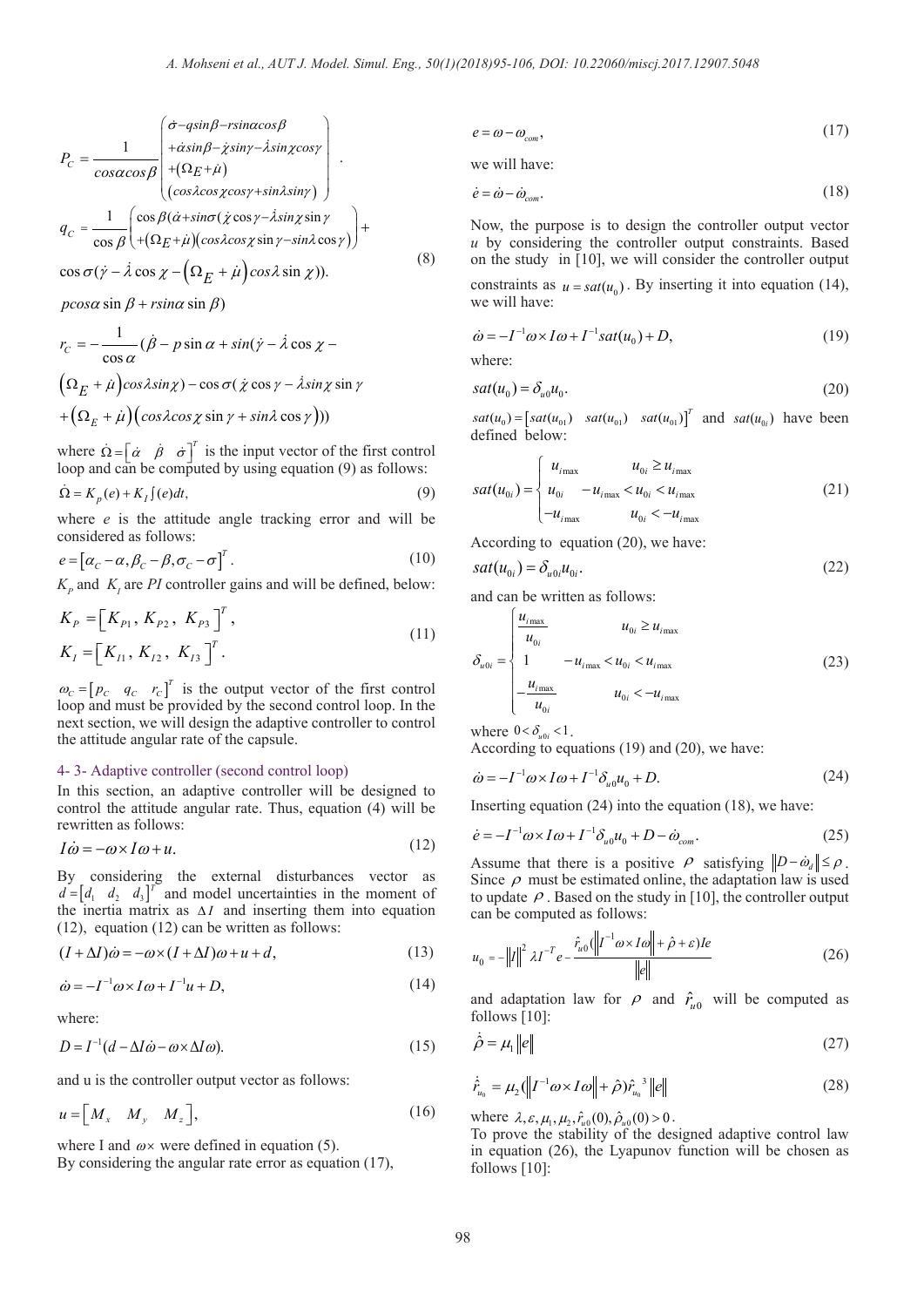$$
V_1 = \frac{1}{2}e^T e + \frac{1}{2\mu_1} \tilde{\rho}^2 + \frac{1}{2\mu_2} \tilde{r}_{u0}^2,
$$
 (29)

where  $\tilde{\rho} = \hat{\rho} - \rho$  is the estimation error and  $\tilde{r}_{u0} = \hat{r}_{u0}^{-1} - r_{u0}$ . By using equations (27) and (28), the time derivative of  $V_1$ is given by:

$$
\dot{V}_{1} = e^{T} \dot{e} + \frac{1}{\mu_{1}} \tilde{\rho} \dot{\rho} + \frac{1}{\mu_{2}} \tilde{r}_{u0} \tilde{r}_{u0}^{2} \dot{\tilde{r}}_{u0}
$$
\n
$$
\dot{V}_{1} = e^{T} (-I^{-1} \omega \times I \omega + I^{-1} \delta_{u0} u_{0} + D - \dot{\omega}_{com}) + \tilde{\rho} ||e||
$$
\n
$$
-\tilde{r}_{u0} \hat{r}_{u0} (||I^{-1} \omega \times I \omega|| + \hat{\rho}) ||e|| \le ||e|| ||I^{-1} \omega \times I \omega|| -
$$
\n
$$
\tilde{r}_{u0} ||e|| \delta_{u0} (||I^{-1} \omega \times I \omega|| + \hat{\rho} + \varepsilon) - \lambda \delta_{u0} ||e||^{2} + ||e|| \rho
$$
\n
$$
+ ||e|| \tilde{\rho} - \tilde{r}_{u0} \hat{r}_{u0} \tilde{\rho} ||e|| \le ||e|| (||I^{-1} \omega \times I \omega|| + \rho) -
$$
\n
$$
\lambda \delta_{u0} ||e||^{2} - ||e|| \delta_{u0} \hat{r}_{u0} (||I^{-1} \omega \times I \omega|| + \hat{\rho}) - ||e|| \delta_{u0} \hat{r}_{u0} \varepsilon
$$
\n
$$
+ \tilde{\rho} ||e|| - ||e|| (||I^{-1} \omega \times I \omega|| + \hat{\rho}) + r_{u0} \hat{r}_{u0} (||I^{-1} \omega \times I \omega|| + \hat{\rho}) ||e|| - ||e|| \delta_{u0} \hat{r}_{u0} \varepsilon
$$
\n
$$
+ r_{u0} \hat{r}_{u0} (||I^{-1} \omega \times I \omega|| + \hat{\rho}) ||e|| - ||e|| \delta_{u0} \hat{r}_{u0} \varepsilon
$$
\n
$$
+ r_{u0} \hat{r}_{u0} (||I^{-1} \omega \times I \omega|| + \hat{\rho}) ||e|| - ||e|| \delta_{u0} \hat{r}_{u0} \varepsilon
$$
\n
$$
+ r_{u0} \hat{r}_{u0} (||I^{-1} \omega \times I \omega|| + \hat{\rho}) ||e|| \le -\lambda \delta_{u0} ||e||^{2} - \delta_{u0} \
$$

By integrating (27) with (28), we will have:

$$
\hat{\rho}(t) = \hat{\rho}(0) + \mu_1 \int_0^t \left\| e \right\| dt,\tag{31}
$$

$$
\hat{r}_{u0}(t) = \hat{r}_{u0}(0) + \mu_2 \int_0^t (||t^{-1}\omega \times I\omega|| + \hat{\rho}) \hat{r}_{u0}^3 ||e|| dt.
$$
 (32)

Thus, when  $||e|| \neq 0$ , if the values of  $\hat{\rho}(0), \hat{r}_{u0}(0), \mu_1, \mu_2$  are chosen appropriately, then there is a time, say  $t_2$ , to make  $\hat{\rho}(t) \ge \rho(t)$  and  $\hat{r}_{u0}(t) \ge \hat{r}_{u0}^{-1}(t)$ . Also,  $\tilde{\rho}(t) \ge 0$  and  $\tilde{r}_{u0} \le 0$ . According to equation (30), we have:

$$
e^T \dot{e} + \tilde{\rho} \|e\| - \tilde{r}_{u0} \hat{r}_{u0} (\|I^{-1} \omega \times I \omega\| + \hat{\rho}) \|e\|
$$
  

$$
\leq -\varepsilon \|e\|.
$$
 (33)

Therefore, it is clear that  $\dot{V}_1 \le 0$  and *e* converges to the origin in the finite time.

#### 4- 4- Stability Proof of the B.D.A Algorithm in presence of the thruster model

In this section, the stability proof of the proposed B.D.A controller will be achieved in presence of the thruster's model which was mentioned in equation (6). Since the thruster has dynamics, it must be considered in the design of control algorithm and the stability proof of B.D.A must be driven again. Therefore, equation (6) will be rewritten as follows:

$$
Ti = \nu - u,\tag{34}
$$

and the thrust error will be considered as follows [36]:

$$
z = u - \tau. \tag{35}
$$

which *z* is the error between desired controller output *u* and the real torque  $\tau$ . Equation (35) can be rewritten as follows:

$$
\dot{z} = \dot{u} - \dot{\tau},\tag{36}
$$

$$
T\dot{z} = T\dot{u} - T\dot{\tau}.\tag{37}
$$

According to equations (34) and (37), we have:

$$
T\dot{z} = v - u - T\dot{\tau}.\tag{38}
$$

Then, a new Lyapunov function has been chosen as follows:

$$
V_2 = V_1 + \frac{1}{2} z^T T z. \tag{39}
$$

Thus, the time derivative of equation (39) can be computed as follows:

$$
\dot{V}_2 = \dot{V}_1 + z^T T \dot{z}.\tag{40}
$$

By considering equations (38) and (40), we will have:

$$
\dot{V}_2 = \dot{V}_1 + z^T (v - u - T\dot{\tau}).
$$
\n(41)

Then, a desired thruster input *v* will be designed as follows:

$$
v = -Kz + T \dot{\tau} + u \tag{42}
$$

where  $K = K<sup>T</sup> > 0$  is the feedback gain matrix.

According to equation (41), equation (42) can be written as follows:

$$
\dot{V}_2 = \dot{V}_1 + z^T(-Kz + T \dot{\tau} + u - u - T\dot{\tau})
$$
  
=  $\dot{V}_1 - z^T K z \le 0.$  (43)

From equation (43), it is clear that  $\dot{V}_2 < 0$  for  $z \neq 0$ . Investigation of  $V_2$  shows that  $V_2 > 0$  for  $z \neq 0$ , and also that  $V_2 \rightarrow \infty$  when  $z \rightarrow \infty$ . Besides, this is an autonomous system, owing to the fact that the system does not depend on time. These three criteria state that the controller is globally asymptotically stable according to Lyapunov's direct method [37]. Hence, the adaptive controller is globally stable in the presence of the thruster model.

*Remark 1:* According to (26), the controller output will cause chattering. By defining a boundary layer around *e*, the chattering phenomenon can be omitted [10]. Thus, the controller output in equation (26) can be computed as follows:

$$
u_{0} = \begin{cases}\n-\|I\|^{2} \lambda I^{-T} e - \\
\frac{\hat{r}_{u0}(\|I^{-1}\omega \times I\omega\| + \hat{\rho} + \varepsilon)I e}{\|e\|} & \text{if } \|e\| > \varepsilon_{u0} \\
-\|I\|^{2} \lambda I^{-T} e - \\
\frac{\hat{r}_{u0}(\|I^{-1}\omega \times I\omega\| + \hat{\rho} + \varepsilon)I e}{\varepsilon_{u0}} & \text{if } \|e\| \le \varepsilon_{u0}\n\end{cases}
$$
\n(44)

*Remark 2:* In real conditions,  $\|e\|$  cannot be exactly zero. Thus, based on equations (27) and (28),  $\hat{\rho}$  and  $\hat{r}_{u0}$  may be increased boundlessly. In order to solve this problem, the adaptation laws have been modified as follows [10].

$$
\dot{\hat{\rho}} = \begin{cases} \mu_1 \|\boldsymbol{e}\| & \text{if } \|\boldsymbol{e}\| > \varepsilon_{u0} \\ 0 & \text{if } \|\boldsymbol{e}\| \le \varepsilon_{u0} \end{cases} \tag{45}
$$
\n
$$
\dot{\hat{r}}_{u} = \begin{cases} \mu_2 (\|I^{-1}\boldsymbol{\omega} \times I\boldsymbol{\omega}\| + \hat{\rho}) \hat{r}_{u_0}^3 \|\boldsymbol{e}\| & \text{if } \|\boldsymbol{e}\| > \varepsilon_{u0} \end{cases} \tag{45}
$$

$$
\hat{r}_{u_0} = \begin{cases} \mu_2(\|I^{-1}\omega \times I\omega\| + \hat{\rho})\hat{r}_{u_0}^s \|\hat{e}\| & \text{if } \|\hat{e}\| > \varepsilon_{u_0} \\ 0 & \text{if } \|\hat{e}\| \le \varepsilon_{u_0} \end{cases}
$$
(46)

In equations (9) and (44), the larger values of  $K_p$ ,  $\lambda$ ,  $\varepsilon$  present a faster convergence of the system; however, the controller output will be increased. Also, larger value of  $\mu_1, \mu_2$  will cause faster convergence of  $\hat{\rho}, \hat{r}_{u0}$ ; however, the controller output will be increased, as well. Thus, there must be a tradeoff between accuracy, faster convergence of the system, and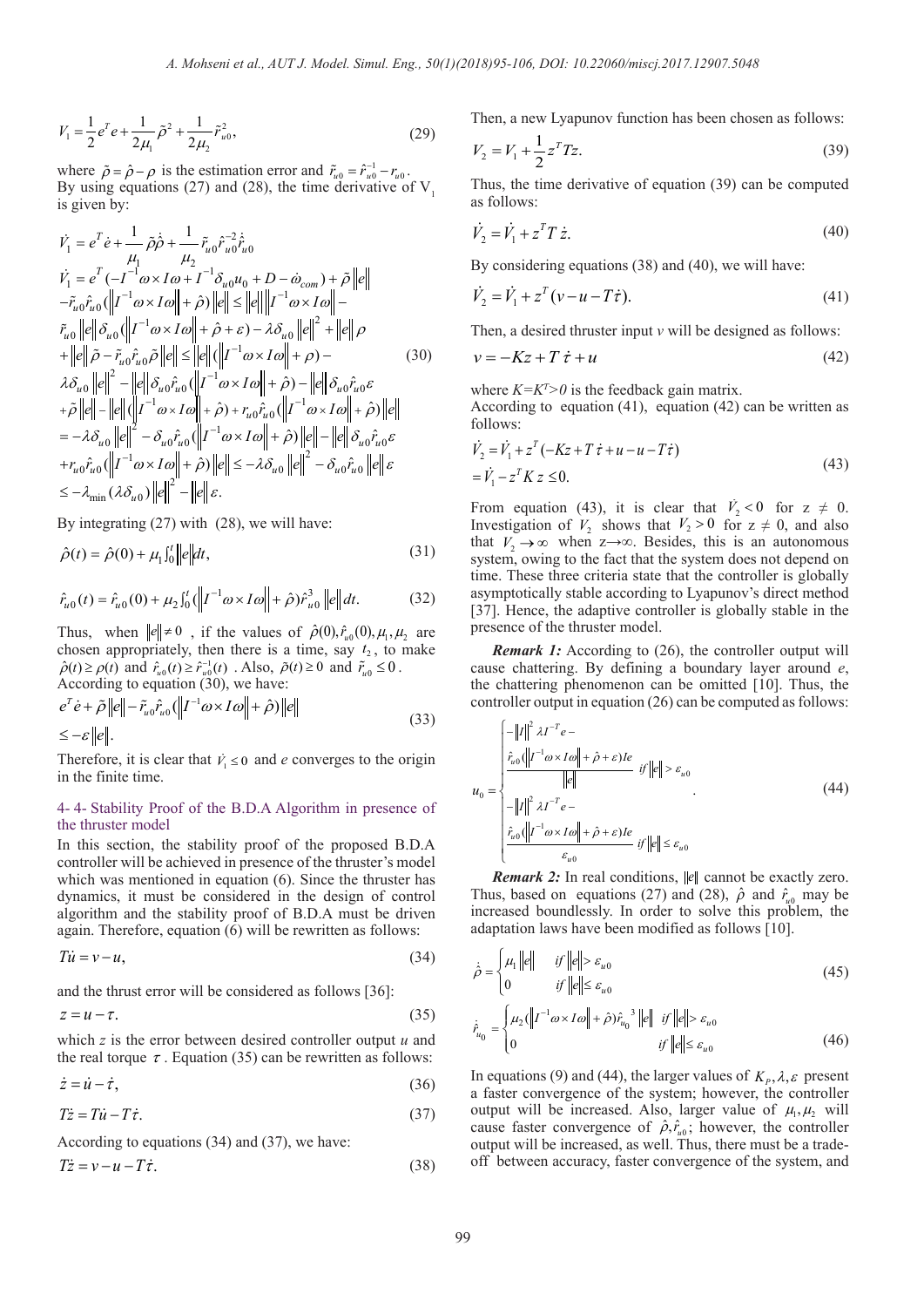controller output.

#### 4- 5- Dynamic inversion controller (second control loop) design for B.D control algorithm.

In this section, a dynamic inversion controller will be designed for the second control loop to track reference commands that are generated in the first loop. If both two control loop are designed based on dynamic inversion, the control algorithm will be titled the B.D. The B.D.A controller and the B.D controller have been designed independently from each other. The B.D control algorithm is designed based on reference [16]. Similar to 4-2, to design dynamic inversion controller for the second control loop, equation (12) can be written as follows [16]:

$$
\vec{u} = I\vec{\omega} + \vec{\omega} \times I\vec{\omega}
$$
 (47)

where  $\dot{\omega} = [\dot{p} \dot{q} \dot{r}]^T$  is the input vector of the second control loop and can be computed by employing equation (48) as follows:

$$
\dot{\omega} = K_{p2}(e_2) + K_{12} \int (e_2) dt,
$$
\n(48)

where  $e_2$  is the attitude angle rate error vector and can be computed as follows:

$$
e_2 = [p_C - p, q_C - q, r_C - r]^T.
$$
 (49)

 $K_p$ <sub>2</sub>,and  $K_p$  are the PI controller gains defined as follows:

$$
K_{P2} = [K_{P21}, K_{P22}, K_{P23}]^{T},
$$
  
\n
$$
K_{I2} = [K_{I21}, K_{I22}, K_{I23}]^{T}.
$$
\n(50)

Therefore, equation (8) can be used to design the first control loop in both B.D and B.D.A schemes. Equation (47) is used to design the second control loop in the B.D scheme and equations (44), (45) and (46) are utilized to design the second control loop in the B.D.A scheme. The simulation results will be presented in the next section.

#### **5- Simulation And Results Analysis**

In this section, simulation of the designed control algorithm (B.D.A) will be performed based on a 6-DOF dynamics of the capsule and, next, the results analysis will be presented. Finally, the comparison between the B.D.A controller and the B.D controller will be carried out to evaluate the proposed B.D.A controller.

Simulation parameters including the inertia matrix (*I*), external disturbances (*d*), inertia matrix uncertainties (∆*I* ), controller output constraints ( $u_{\text{max}}$ ,  $u_{\text{min}}$ ) and the time constant (*T*) of the thruster model have been summarized in the Table 1.

The initial flight conditions of the capsule have been presented in the Table 2

|  |  |  |  | <b>Table 1: Simulation parameters.</b> |  |
|--|--|--|--|----------------------------------------|--|
|--|--|--|--|----------------------------------------|--|

| Param-<br>eter      | <b>Definition</b>                                   | Value                                                                                                                                                                                                                            |  |  |
|---------------------|-----------------------------------------------------|----------------------------------------------------------------------------------------------------------------------------------------------------------------------------------------------------------------------------------|--|--|
|                     | Moment of inertia<br>matrix of the<br>capsule       | $\begin{bmatrix} 7985.5 & 59.7 & -503 \\ 59.7 & 7150.6 & -32.5 \\ -503 & -32.5 & 6456.4 \end{bmatrix} kg - m^2$                                                                                                                  |  |  |
| d                   | External<br>disturbance matrix                      | $\left[\begin{array}{l} 1+\sin(\frac{\pi t}{125})+\sin(\frac{\pi t}{250}) \\ 1+\sin(\frac{\pi t}{125})+\sin(\frac{\pi t}{250}) \\ 1+\sin(\frac{\pi t}{125})+\sin(\frac{\pi t}{250}) \end{array}\right] \times 10^2 \text{ N.m.}$ |  |  |
| IA.                 | Uncertainties in<br>the Moment of<br>inertia matrix | $0.2$ I                                                                                                                                                                                                                          |  |  |
| $u_{_{max}}$        | Maximum<br>controller output                        | 5000 N.m                                                                                                                                                                                                                         |  |  |
| $\mathcal{U}_{min}$ | Minimum<br>controller output                        | $-5000$ N.m                                                                                                                                                                                                                      |  |  |
| T                   | Thruster model<br>time constant                     | 0.05s                                                                                                                                                                                                                            |  |  |

#### **Table 2: Initial conditions.**

| Param-<br>eter                 | Definition        | Value              |
|--------------------------------|-------------------|--------------------|
| $h_{0}$                        | Altitude          | 121920 m           |
| $v_{0}$                        | Velocity          | $7832 \text{ m/s}$ |
| $\mu_{0}$                      | Longitude         | 49 deg             |
| $\lambda_{0}$                  | Latitude          | $35 \deg$          |
| $\mathcal{V}_0$                | Flight path angle | $-4.3$ deg         |
| $\chi_{0}$                     | Heading angle     | $136$ deg          |
| $\alpha_{0}$                   | Angle of attack   | $-15$ deg          |
| $\beta_{\scriptscriptstyle 0}$ | Side slip angle   | 0 <sub>deg</sub>   |
| $\sigma_{0}$                   | Bank angle        | 0 <sub>deg</sub>   |
| $p_{0}$                        | Roll rate         | $0(\text{deg/s})$  |
| $q_{0}$                        | Pitch rate        | 0(deg/s)           |
| $r_{0}$                        | Yaw rate          | $0(\text{deg/s})$  |

| THINK OF THE MILIONUL OR DID H & COILE OIL OF |                |   |                           |                 |                            |                            |                   |                 |
|-----------------------------------------------|----------------|---|---------------------------|-----------------|----------------------------|----------------------------|-------------------|-----------------|
| Parameter                                     | $\mu_1, \mu_2$ | o |                           | $\epsilon_{u0}$ | $K_{p1} = K_{p2} = K_{p3}$ | $K_{I1} = K_{I2} = K_{I3}$ | $\hat{r}_{u0}(0)$ | $\hat{\rho}(0)$ |
| Value                                         | 0.1            |   | $0.2$ . diag<br>1,0.5,0.5 | 0.05            | 0.4                        | $0.01\,$                   |                   |                 |

**Table 3: Parameters of B.D.A controller**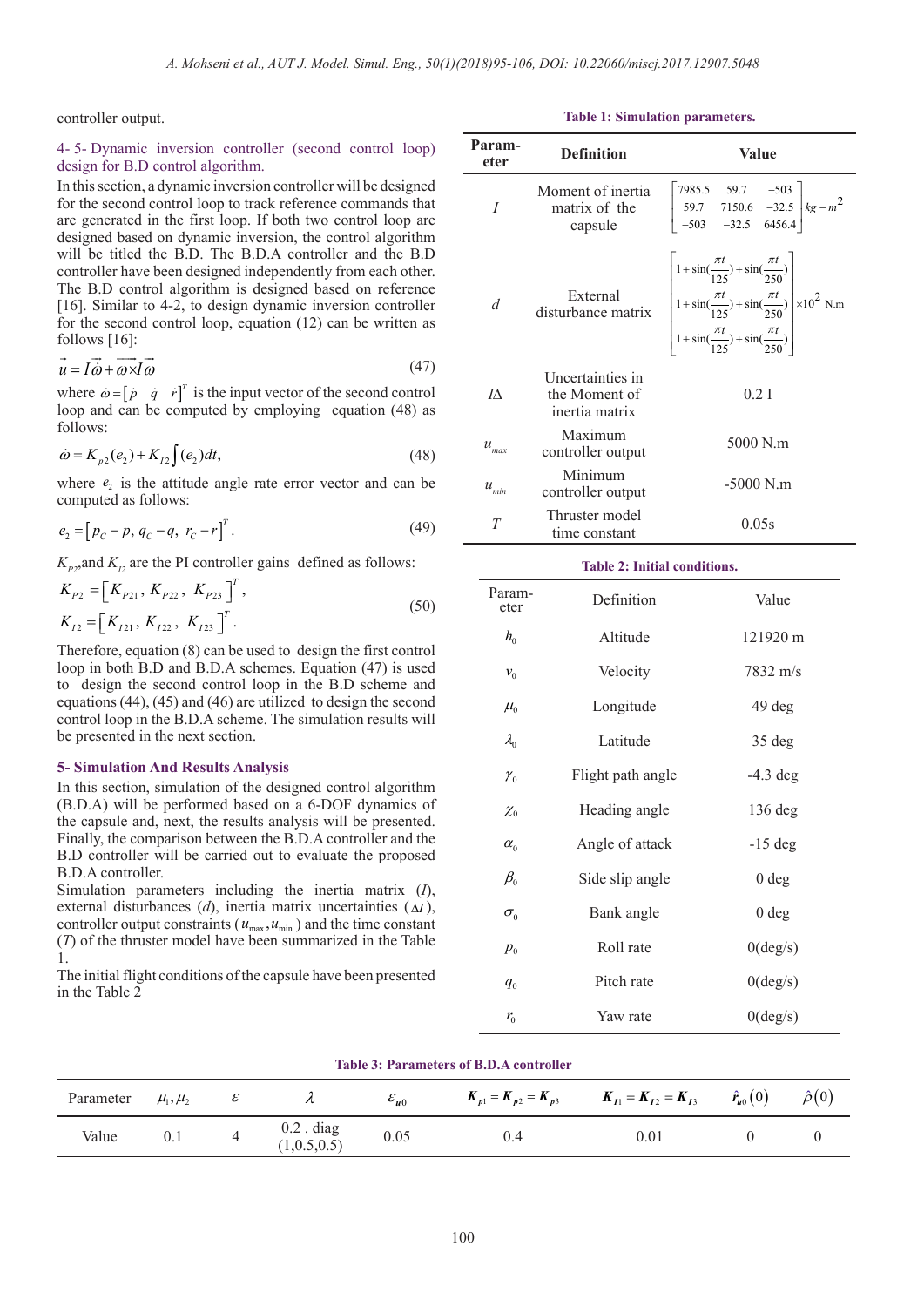#### 5- 1- Simulation and control performance analysis of B.D.A controller

In this section, the simulation results and performance analysis of the B.D.A controller will be presented. The parameters of the B.D.A controller are summarized in Table 3.

The performance of the controller to track the guidance commands is shown in Figure 2. In this case, the tracking quality seems satisfactory and is in a great compliance with the desired values.

Figure 3 shows the guidance commands tracking errors. It shows that the maximum tracking error of the attack angle and side slip angle are less than 1 degree. The maximum tracking error of the bank angle is higher than 100 degrees. This is due to the inertia of the capsule when the guidance commands change. The tracking errors can be reduced by augmenting the controller outputs constraints levels.

In Figure 4, the rates of angular velocity have been illustrated. It is clear that reference commands have been tracked properly by applying the proposed control algorithm.

Figure 5 presents the controller outputs. It is obvious that the value of the controller's outputs is less than the controller's output constraints levels. Because of the stabilization of the re-entry capsule in pitch and yaw axis, a small controller output has been generated.

The load factor, landing accuracy, and L/D ratio are presented in Figure 6 that illustrates that the value of the load is less than 5g and landing accuracy is less than 500 m. Also, the L/D ratio is kept around 0.3.



**Figure 3: Guidance commands tracking error.**

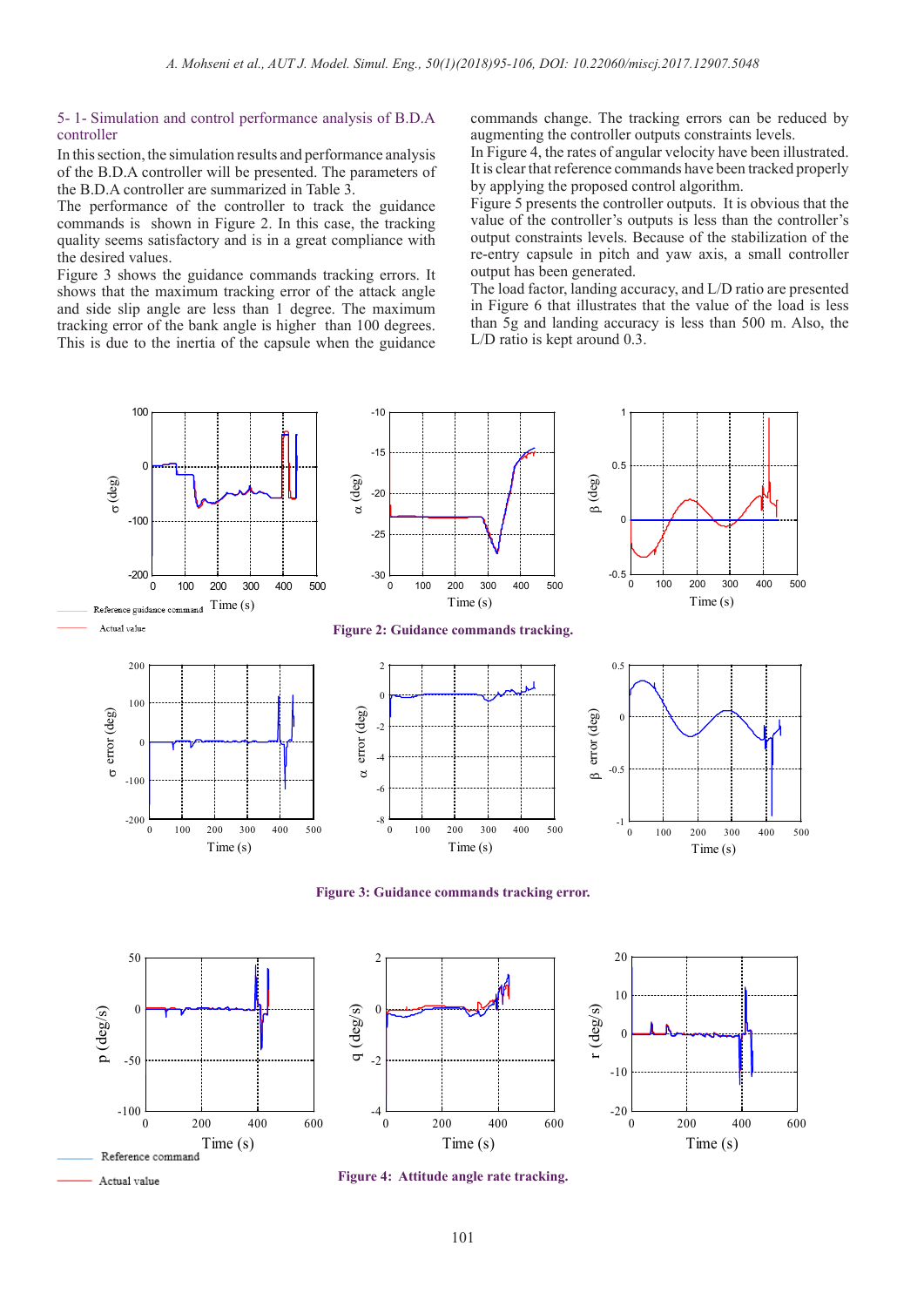

----- X error value in ECI coordinate

In order to evaluate the performance of the B.D.A controller, the back-stepping dynamic inversion (B.D) controller has been designed to be used in the second control loop and the results will be compared with the proposed B.D.A controller.

#### 5- 2- Simulation and control performance analysis of B.D controller

In this section, simulation of the B.D control algorithm will be performed based on a 6-DOF dynamical model of the capsule and the results analysis will be presented. The initial conditions are the same as conditions in the B.D.A controller which have been presented in the Table 2. The B.D controller parameters have been summarized in Table 4.

Figure 7 shows that the B.D controller performance is satisfactory as it tracks the guidance commands.

Figure 8 depicts reference angle tracking error by applying the B.D algorithm. The angle errors change according to variations of the reference guidance commands. These errors are less than 1 degree except in the cases where the reference guidance commands change abruptly due to the high inertia of the re-entry vehicle.

Reference angular rates tracking has been presented in Figure 9 which illustrates fine angular rate reference command tracking. Because of the coupling between re-entry capsule axes, there is a close relation between roll rate and yaw rate of the re-entry capsule which causes yaw rate to change when roll rate varies.

The B.D controller outputs are shown in Figure 10. It shows that the controller outputs have exceeded controller output constraint (5000 N.m) in roll and yaw axes. In roll axis, the controller output is about -40000 N.m which is higher than the controller output constraint.

**Table 4: Parameters of the B.D controller**

| Parameter             | Value | Parameter                     | Value |
|-----------------------|-------|-------------------------------|-------|
| $\boldsymbol{K}_{p1}$ | 0.4   | $K_{I_3}$                     | 0.04  |
| $K_{p2}$              | 0.5   | $\boldsymbol{K}_{p21}$        | 5     |
| $K_{p3}$              | 0.3   | $K_{p22}$                     | 7     |
| $K_{I}$               | 0.05  | $K_{p23}$                     | 4     |
| $K_{L2}$              | 0.05  | $K_{121} = K_{122} = K_{123}$ | 0     |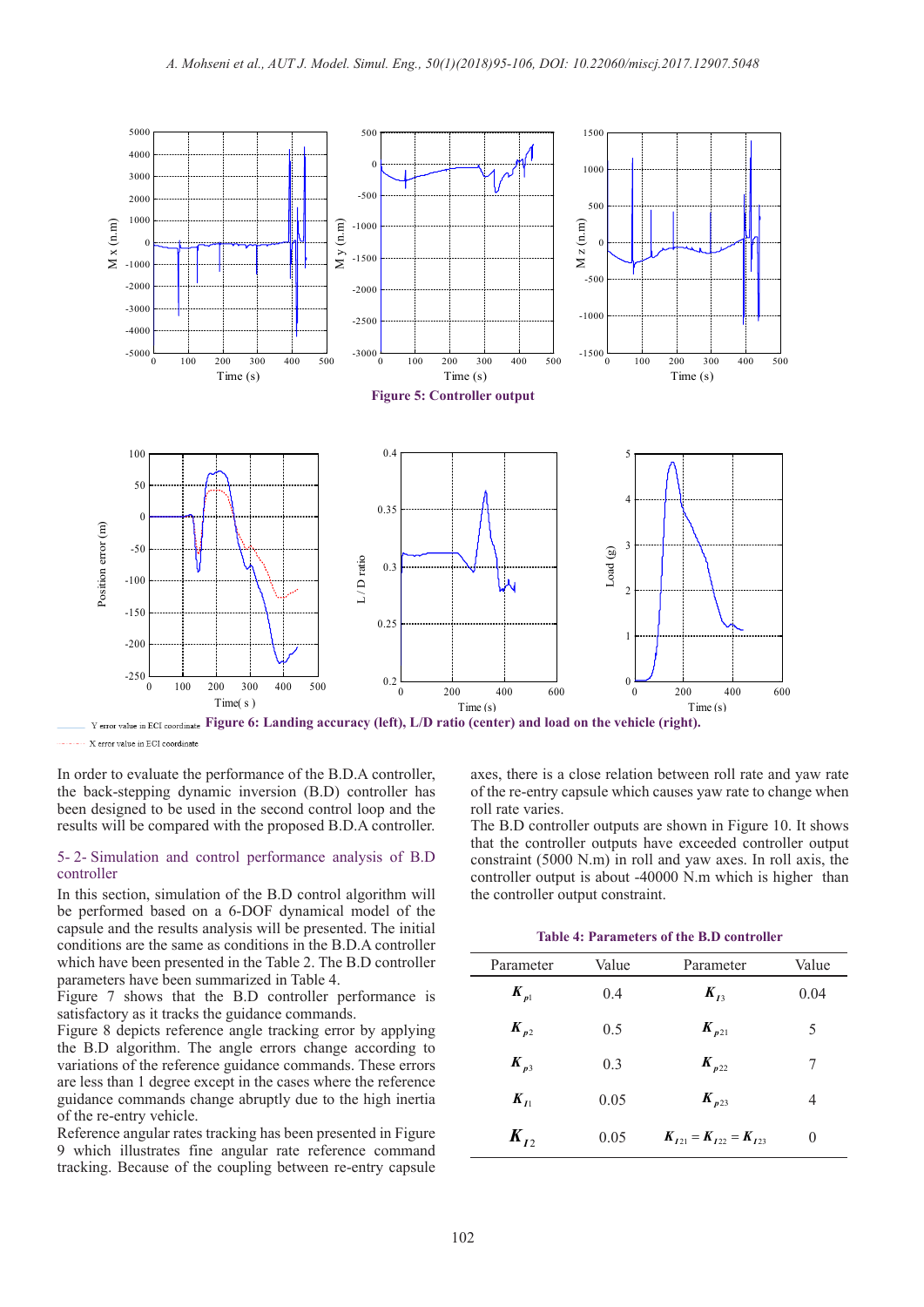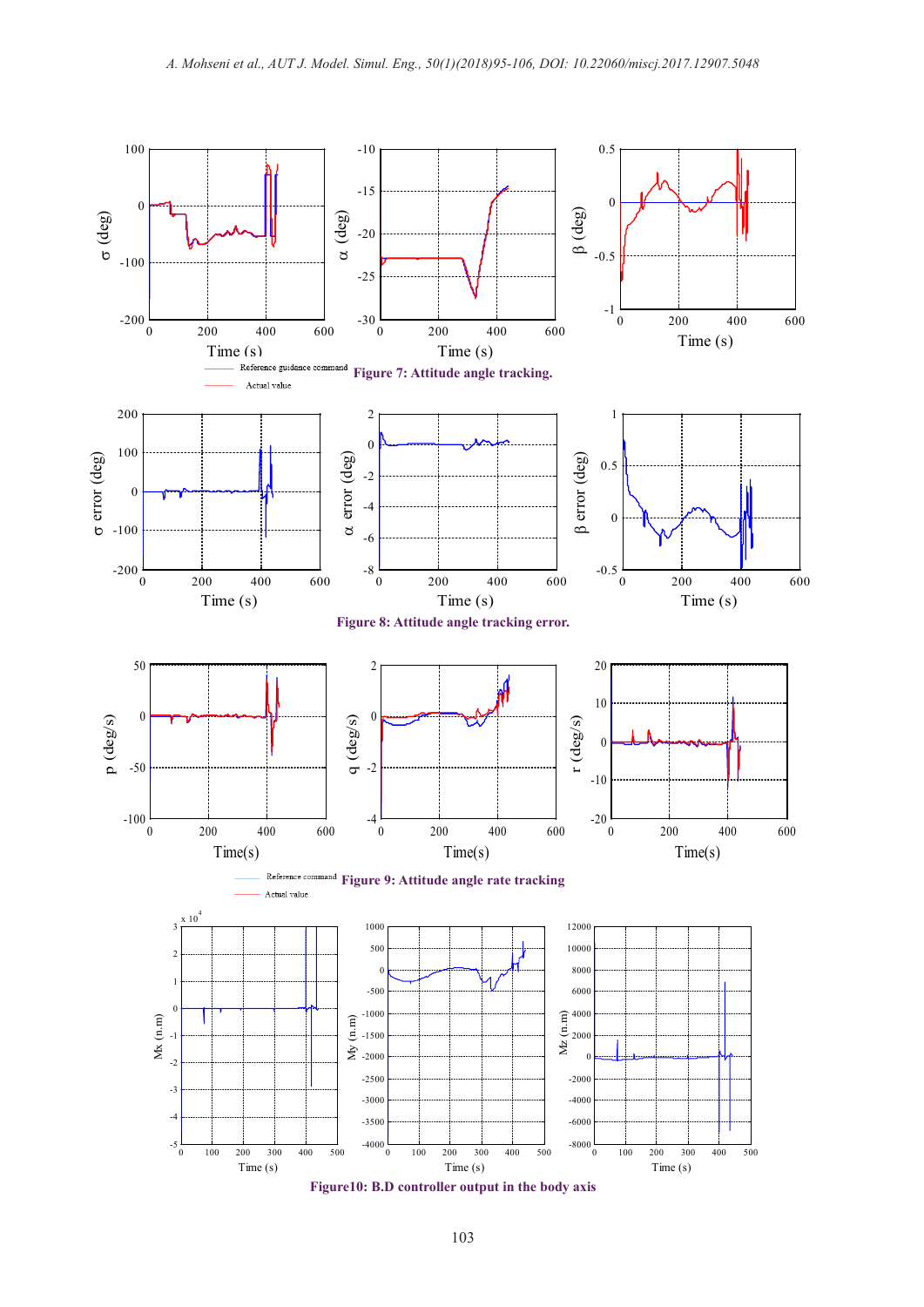| Table 5: Comparison between the B.D and B.D.A controllers. |                                               |                                                  |                                                                            |                        |                            |                      |
|------------------------------------------------------------|-----------------------------------------------|--------------------------------------------------|----------------------------------------------------------------------------|------------------------|----------------------------|----------------------|
| Controller<br>method                                       | Control<br>method of<br>first control<br>loop | Control<br>method of<br>second con-<br>trol loop | Accuracy of<br>angle of attack<br>and side slip<br>angle<br>$(\text{deg})$ | Mx<br>(N.m)            | My<br>(N.m)                | Mz<br>(N.m)          |
| B.D.A                                                      | Dynamic<br>inversion                          | Adaptive                                         | $\leq$ lo                                                                  | $-5000 < M_{Y} < 5000$ | $-3000 < Mv < 500$         | $-500 < Mz < 1500$   |
| B.D                                                        | Dynamic<br>inversion                          | Dynamic<br>inversion                             | <1 <sub>0</sub>                                                            | $-50000 < Mv < 30000$  | $-4000 < M_{\rm v} < 1000$ | $-8000 < Mz < 12000$ |

According to the simulation results of the B.D.A and B.D controller, a comparison between B.D.A and B.D controllers can be summarized as follows:

1. Both B.D.A and B.D controllers provide a stable control system in the presence of the external disturbances and uncertainties in the moment of inertia matrix. The angle of attack and side slip angle errors are less than 1 degree.

2. The controller's output in the B.D controller is greater than 40000 N.m in the roll axis while the B.D.A controller's output is less than 5000 N.m in the same conditions.

The controller's output in the B.D controller is greater than 8000 N.m in the yaw axis while the B.D.A controller's output is less than 5000 N.m in the same conditions.

4. The B.D controller is more sensitive to the model uncertainties than the B.D.A controller. Hence, the B.D.A controller is more appropriate than the B.D controller in the phase of re-entry.

The results of comparison between the B.D and B.D.A controllers are summarized in Table 5.

According to Table 5, it is clear that the B.D.A controller is more effective than the B.D controller and generates lower controller's output in the same conditions.

#### **6- Conclusion**

In this paper, a new attitude control algorithm, called B.D.A, has been designed based on backstepping dynamic inversion and adaptive control methods to control the attitude of a low L/D re-entry vehicle in the presence of the external disturbances, uncertainties in the moment of inertia, controller's output constraints and the thruster's model. In this method, the dynamic inversion algorithm has been designed to control the attitude angles using the kinematic equations of the vehicle. Then, an adaptive mechanism has been designed to control the attitude angular rates using the dynamical equations.

A single control variable bank angle has been considered to control the attitude of the re-entry capsule. The simulation results have shown that the B.D.A controller can provide a stable guidance command tracking. The proposed controller's outputs are less than 5000 N.m. The B.D.A controller results have been compared with those of the B.D controller to evaluate the performance of the B.D.A controller. The simulation results have shown that the B.D controller is very sensitive to the model uncertainties and the external disturbances and it generates too high (higher than 40000 N.m) controller's output while the B.D.A controller output is less than 5000 N.m in the same conditions. It means that, in comparison with the B.D controller, the proposed B.D.A method is more effective to control the attitude of the re-entry capsule in the presence of the model uncertainties and the external disturbances.

#### **Nomenclature**

| Symbols          | Definitions                           | Symbols                         | Definitions                                      |
|------------------|---------------------------------------|---------------------------------|--------------------------------------------------|
| h                | Altitude                              | L                               | Lift force                                       |
| $\bar{V}$        | Velocity                              | D                               | Drag force                                       |
| $\mu$            | Longitude                             | Y                               | Side slip<br>force                               |
| $\lambda$        | Latitude                              | m                               | Capsule<br>mass                                  |
| $\gamma$         | Flight path<br>angle                  | I                               | Moment<br>of inertia<br>matrix                   |
| $\chi$           | Heading<br>angle                      | $\boldsymbol{\mathcal{u}}$      | Controller<br>output                             |
| $\alpha$         | Angle of<br>attack                    | $R_E$                           | Radios of<br>earth                               |
| $\beta$          | Side slip<br>angle                    | $\Omega_{\scriptscriptstyle E}$ | Angular<br>velocity of<br>earth                  |
| $\sigma$         | Bank angle                            | T                               | Thruster<br>mode time<br>constant                |
| $\boldsymbol{p}$ | Roll rate                             | e                               | Tracking<br>error                                |
| $\boldsymbol{q}$ | Pitch rate                            | d                               | External<br>disturbance                          |
| r                | Yaw rate                              | $\Delta I$                      | Uncertainty<br>in moment<br>of inertia<br>matrix |
| Ω                | Vector of at-<br>titude angle         | ν                               | Desired<br>thruster<br>input                     |
| $\omega$         | Vector of at-<br>titude angle<br>rate | τ                               | Real torque<br>of thruster                       |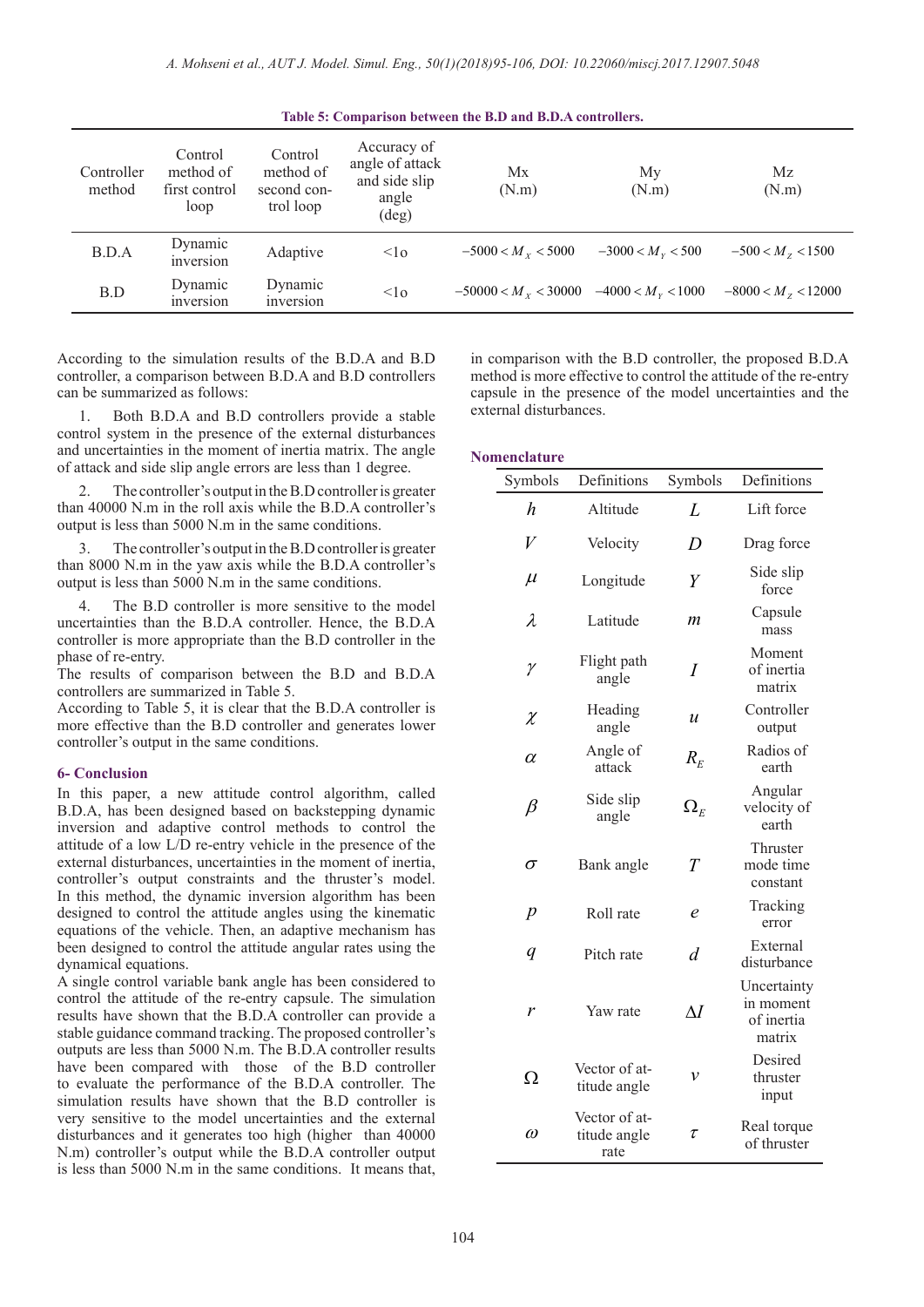#### **References**

- [1] D. Isakeit, A. Wilson, P. Watillon, T. Leveugle, C. Cazaux, G. Bréard, The atmospheric reentry demonstrator, 1998.
- [2] T. Petsopoulos, F.J. Regan, J. Barlow, Moving-Mass Roll Control System for Fixed-Trim Re-Entry Vehicle, Journal of Spacecraft and Rockets, 33(1) (1996) 54-60.
- [3] Z.R. Putnam, R.D. Braun, R.R. Rohrschneider, J.A. Dec, Entry System Options for Human Return from the Moon and Mars, Journal of Spacecraft and Rockets, 44(1) (2007) 194-202.
- [4] Y. Luo, A. Serrani, S. Yurkovich, M.W. Oppenheimer, D.B. Doman, Model-Predictive Dynamic Control Allocation Scheme for Reentry Vehicles, Journal of Guidance, Control, and Dynamics, 30(1) (2007) 100-113.
- [5] Z.-Q. Pu, R.-Y. Yuan, X.-M. Tan, J.-Q. Yi, An Integrated Approach to Hypersonic Entry Attitude Control, International Journal of Automation and Computing, 11(1) (2014) 39-50.
- [6] B. Tian, W. Fan, R. Su, Q. Zong, Real-Time Trajectory and Attitude Coordination Control for Reusable Launch Vehicle in Reentry Phase, IEEE Transactions on Industrial Electronics, 62(3) (2015) 1639-1650.
- [7] D. Dirkx, E. Mooij, Continuous aerodynamic modelling of entry shapes, American Institute of Aeronautics and Astronautics (AIAA), 2011.
- [8] Z. Prime, C. Doolan, B. Cazzolato, Longitudinal'L'adaptive control of a hypersonic re-entry experiment, in: AIAC15: 15th Australian International Aerospace Congress, Australian International Aerospace Congress, 2013, pp. 717.
- [9] Y.-Z. Sheng, J. Geng, X.-D. Liu, L. Wang, Nonsingular finite-time second order sliding mode attitude control for reentry vehicle, International Journal of Control, Automation and Systems, 13(4) (2015) 853-866.
- [10] F. Wang, Q. Zong, B. Tian, Adaptive Backstepping Finite Time Attitude Control of Reentry RLV with Input Constraint, Mathematical Problems in Engineering, 2014 (2014) 19.
- [11] A. Cavallo, F. Ferrara, Atmospheric re-entry control for low lift/drag vehicles, Journal of Guidance, Control, and Dynamics, 19(1) (1996) 47-53.
- [12] D.J. Leith, W.E. Leithead, Gain-Scheduled Control: Relaxing Slow Variation Requirements by Velocity-Based Design, Journal of Guidance, Control, and Dynamics, 23(6) (2000) 988-1000.
- [13] S. Roy, A. Asif, Robust parametrically varying attitude controller designs for the X-33 vehicle, in: AIAA Guidance, Navigation, and Control Conference and Exhibit, American Institute of Aeronautics and Astronautics, 2000.
- [14] D.-c. Xie, Z.-w. Wang, W.-h. Zhang, Attitude controller for reentry vehicles using state-dependent Riccati equation method, Journal of Central South University, 20(7) (2013) 1861-1867.
- [15] X. Yunjun, X. Ming, V. Prakash, Nonlinear Stochastic Control Part II: Ascent Phase Control of Reusable Launch Vehicles, in: AIAA Guidance, Navigation, and Control Conference, American Institute of Aeronautics and Astronautics, 2009.
- [16] R.R. da Costa, Q.P. Chu, J.A. Mulder, Re-entry Flight Controller Design Using Nonlinear Dynamic Inversion, Journal of Spacecraft and Rockets, 40(1) (2003) 64-71.
- [17] J. Georgie, J. Valasek, Evaluation of Longitudinal Desired Dynamics for Dynamic-Inversion Controlled Generic Reentry Vehicles, Journal of Guidance, Control, and Dynamics, 26(5) (2003) 811-819.
- [18] V. John, I. Daigoro, W. Donald, Robust dynamic inversion controller design and analysis for the X-38, in: AIAA Guidance, Navigation, and Control Conference and Exhibit, American Institute of Aeronautics and Astronautics, 2001.
- [19] S. Juliana, Q. Chu, J. Mulder, T. Baten, Non-linear Dynamic Inversion versus Gain Schedulin, in: 56th International Astronautical Congress of the International Astronautical Federation, the International Academy of Astronautics, and the International Institute of Space Law, American Institute of Aeronautics and Astronautics, 2005.
- [20] Y. Shtessel, C. Hall, M. Jackson, Reusable Launch Vehicle Control in Multiple-Time-Scale Sliding Modes, Journal of Guidance, Control, and Dynamics, 23(6) (2000) 1013-1020.
- [21] J.-L. Chang, Robust dynamic output feedback secondorder sliding mode controller for uncertain systems, International Journal of Control, Automation and Systems, 11(5) (2013) 878-884.
- [22] G. Jie, S. Yongzhi, L. Xiangdong, Second-order time-varying sliding mode control for reentry vehicle, International Journal of Intelligent Computing and Cybernetics, 6(3) (2013) 272-295.
- [23] X. Wu, S. Tang, J. Guo, Y. Zhang, Finite-Time Reentry Attitude Control Using Time-Varying Sliding Mode and Disturbance Observer, Mathematical Problems in Engineering, 2015 (2015) 19.
- [24] Y.B. Shtessel, J.J. Zhu, D. Daniels, Reusable launch vehicle attitude control using a time-varying sliding mode control technique, in: System Theory, Proceedings of the Thirty-fourth Southeastern Symposium on, IEEE, 2002, pp. 81-85.
- [25] J. Geng, Y. Sheng, X. Liu, Finite-time sliding mode attitude control for a reentry vehicle with blended aerodynamic surfaces and a reaction control system, Chinese Journal of Aeronautics, 27(4) (2014) 964-976.
- [26] C. Bai, C. Lian, Z. Ren, Y. Fan, P. Qi, Adaptive Tracking Control of Hypersonic Re-entry Vehicle with Uncertain Parameters, in: Instrumentation, Measurement, Computer, Communication and Control (IMCCC), Third International Conference on, 2013, pp. 1594-1597.
- [27] Z. Shi, Y.f. Zhang, C.d. He, Adaptive robust control for maneuvering reentry vehicle basing on backstepping, in: Control Conference (CCC), 33rd Chinese, 2014, pp. 2064-2068.
- [28] F. Wang, Q. Zong, Q. Dong, Robust adaptive attitude control of reentry vehicle with input constraint and uncertainty, in: Control Conference (CCC), 34th Chinese, 2015, pp. 704-709.
- [29] T.E. Gibson, L.G. Crespo, A.M. Annaswamy, Adaptive